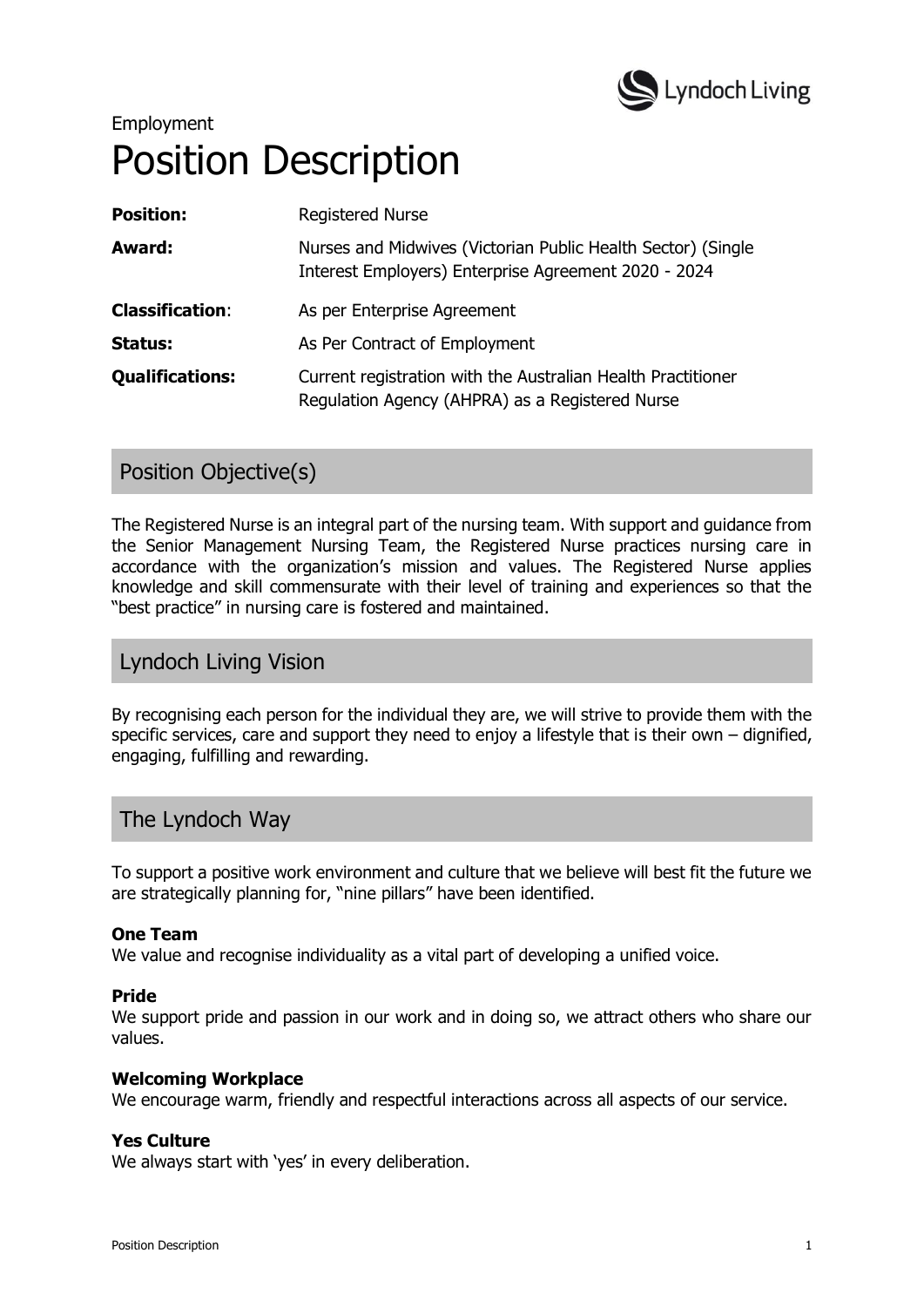#### **Customer Service**

We ensure that customers feel engaged and valued in every interaction.

#### **Innovation**

We will enhance our services and exceed customers' expectations, by embracing innovation and fresh ideas.

#### **Fun and Enjoyment**

We recognise that fun and enjoyment are critical to success.

#### **Social Purpose**

Through the social conscience of the staff and consumers we actively engage with causes that impact the local community.

#### **Safety**

We actively promote safety and wellbeing through the provision of innovative and high quality training, monitoring of risk, and compliance, with OHS regulations.

## Key Responsibilities and Duties

#### **1. Values**

To align with the values, and vision of Lyndoch Living in all aspects of the role for the provision of quality services and a standard of customer service that exceeds expectations:

 Lead by example to foster and develop a work environment that demonstrates the values in all interactions internally and externally.

#### **2. Operational/Clinical**

- Incorporate a person centered approach to consumer care
- Accurately assess the consumers' needs, wants and expectations of care
- Timely and accurate reporting of consumers' needs, wants and changes in condition
- Implement care in accordance with agreed goals and strategies, via the individual care plan
- Maintain accurate nursing and management documentation/ records
- Ensure effective, relevant communication to the Manager and other relevant staff of any change in consumer's care needs
- Formulate consumer care plans in partnership with the consumer and/or their families/ representative
- Communicate the plan of care for each consumer through effective verbal and written skills, completing documentation responsibilities accurately and objectively
- Effectively evaluate care and in conjunction with care team changes the plan of care accordingly
- Ensure application of all relevant policies, procedures and guidelines
- Value the expertise of all members of the multidisciplinary team in achieving positive consumer outcomes
- Communicate effectively with carers and other members of the community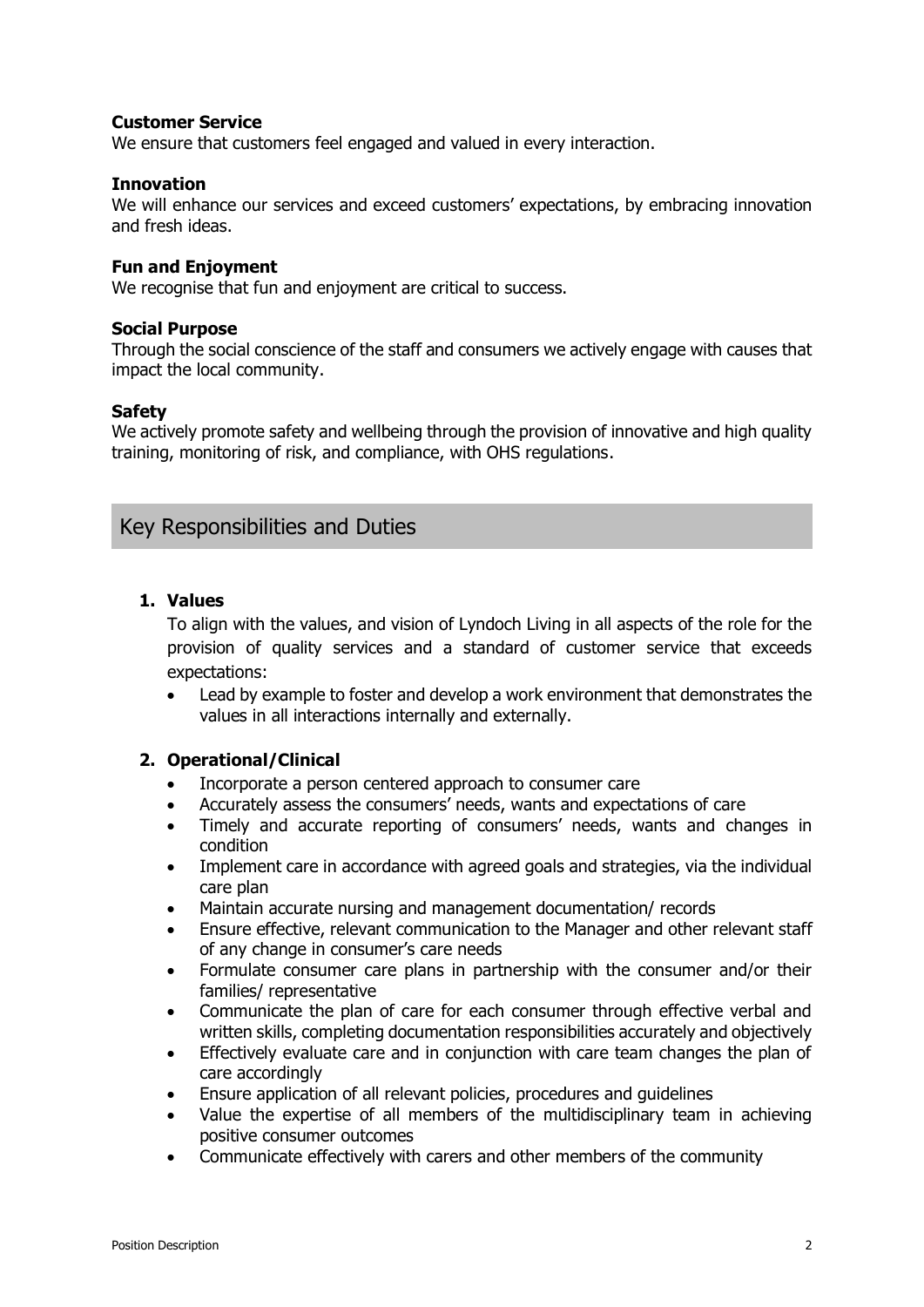- Conduct competency assessments for Nurses/ Personal Care Workers on an annual basis and as part of building skills capability e.g.:
	- Medication Management
	- Documentation
	- Care Practices

#### **3. Consumer Services**

- Effectively communicate with consumers by employing good interpersonal skills
- Respond promptly and appropriately to internal and external consumers
- Actively seek feedback where appropriate and communicate same to relevant nursing colleagues
- Participate in the identification and implementation of strategies which seek to improve consumer services
- Support the decisions of the organisation as part of 'One Team'

#### **4. Quality, Safety & Risk Management**

- Ensure compliance with Aged Care Quality Standards
- Participate in the review of policies and procedures that aim for "best practice"
- Consistently follows organisational policies and procedures
- Participate in service and/or program quality improvement activities in accordance with the Continuous Improvement procedure
- Actively participate in scheduled auditing
- Actively participate in reviewing RiskMan reports which assess practice in relation to falls prevention, medication errors, weight loss, responsive behaviours and infection rates
- Participate in and/or support the activities of clinical link teams and the best practice concepts that generate from the work of nurse teams
- Immediately report any clinical risks identified with consumers to the Manager

#### **5. Professional Practice**

- Practice in accordance with the Nursing and Midwifery Board of Australia (NMBA) Professional Standards
- Maintain a record of Continuing Professional Development (CPD) as per NMBA requirements
- Recognise own ability and level of professional competence
- Ensures practice is in accordance with legislation and common law affecting nursing practice
- Demonstrate knowledge and understanding of the requirements of the Aged Care Act 1997 particularly as it relates to the Aged Care Standards and regulatory compliance
- Seek advice and guidance from the Manager to enhance knowledge and skill where performance gaps and identified
- Attend relevant educational programs
- Adheres to Infection Control policies and procedures
- Maintain confidentiality at all times

#### **6. Occupational Health and Safety (OH&S)**

 Understand and monitor good Occupational Health & Safety practices in the workplace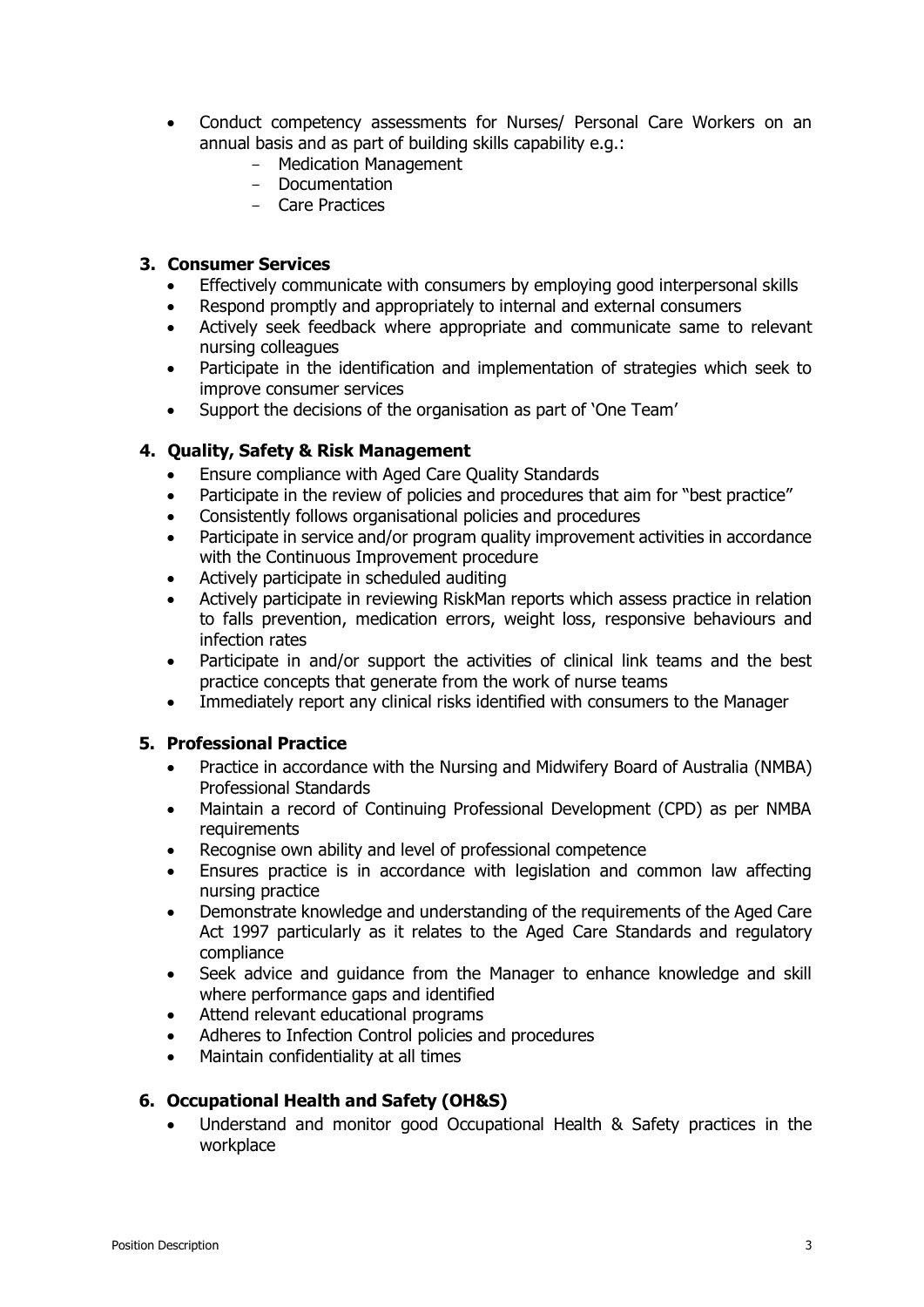- Actively involved in matters relating to Occupational Health & Safety and achieves a high standard of safety in the workplace
- Adhere to Infection Control policies and procedures
- Undertake annual competencies (theory and practice) relevant to the Registered Nurse Professional Scope of Practice and Lyndoch Living procedures and participate in relevant training
- Seek clarification on safety, clinical and regulatory compliance issues where uncertain
- Be compliant with the Manual Handling and No Lift Policies of Lyndoch Living and appropriately supervise and role model procedures for other nursing staff; when required directing staff to undertake further competency training
- No Lift Procedures include but are not limited to:
	- Transfer of consumers using lifting equipment including ceiling hoist, full body hoist and standing hoist
	- Transfer of consumers using wheelchair, commode/taxi chair
	- Using slide sheets to turning the consumer in bed, sitting consumers up in bed, sitting consumers on the side of the bed
	- Putting on compression/support stockings
	- Moving consumers from floor (post fall)
	- Making beds

| <b>Accountability</b>                | Indicator/s                                                       | <b>Measures</b>                                                                                |
|--------------------------------------|-------------------------------------------------------------------|------------------------------------------------------------------------------------------------|
| Values                               | 1. The Lyndoch Way                                                | 1. Alignment with The Lyndoch Way                                                              |
| Operational/Clinical                 | 1. Clinical Indicators<br>2. Incidents                            | 1. Audit requirements completed<br>2. All incidents reported                                   |
| <b>Consumer Services</b>             | 1. Feedback                                                       | 1. Feedback recorded within RiskMan<br>database                                                |
| Quality, Safety & Risk<br>Management | Incident reporting<br>1.<br>2. Audit compliance                   | 1. Incidents recorded within RiskMan<br>database<br>2. Audits completed as per schedule        |
| <b>Professional Practice</b>         | 1. Professional<br>development                                    | Completion of PD hours as per NMBA<br>1.<br>requirements                                       |
| OH&S                                 | Competency<br>1.<br>requirements<br>2. No Lift/Manual<br>Handling | Completed as per procedures<br>1.<br>Compliant with No Lift/Manual<br>2.<br>Handling processes |

#### **7. Key Performance Indicators**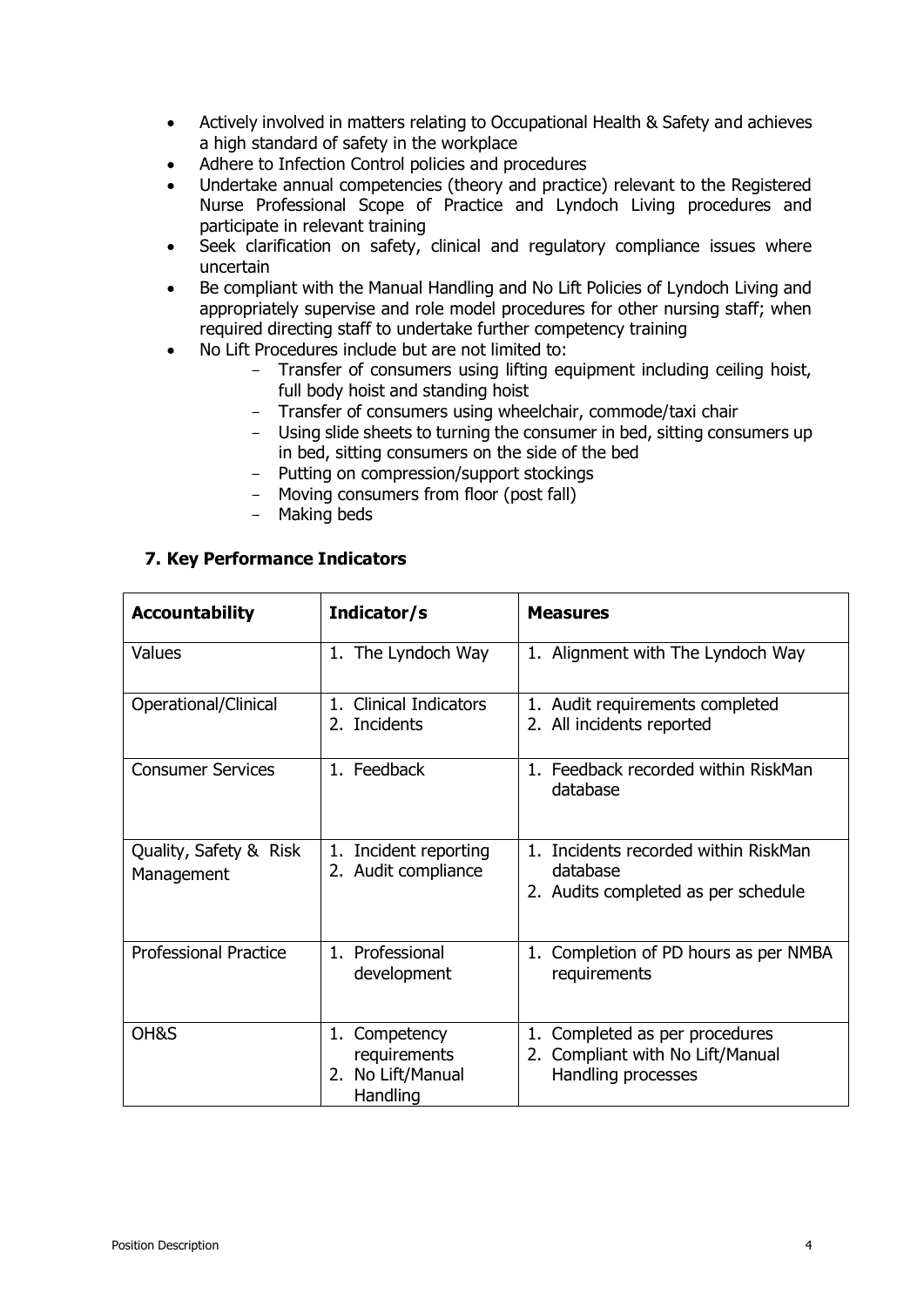# Organisational Relationships

| <b>Reports to:</b>     | Unit Manager                                                                           |
|------------------------|----------------------------------------------------------------------------------------|
| <b>Direct reports:</b> | Enrolled Nurses, Personal Care Workers                                                 |
|                        | <b>Internal Contacts:</b> All Lyndoch staff, residents, clients, families              |
|                        | <b>External Contacts:</b> Members of the Public, Contractors, Suppliers where relevant |

# Specialist Knowledge and Skills

The following knowledge and skills are required to be utilised:

- Demonstrated knowledge and experience in caring for older people
- Understanding of Aged Care Standards and Accreditation framework
- Demonstrated knowledge and the application of contemporary nursing practice
- Understanding of the ACFI Funding Model

### Management Skills (Management roles only)

The following management skills are required to be utilised:

- Ability to prioritise and complete tasks to an agreed time frame.
- Ability to ensure an efficient and effective utilisation of resources.

## Interpersonal Skills

The following interpersonal skills are required to be demonstrated:

- Excellent communication and interpersonal skills including demonstrated experience in liaising with consumers, families, colleagues and the wider community
- Demonstrated understanding of Lyndoch organisational structure and established communication protocols.
- Fosters and maintains effective communication between health professionals and peers to promote and provide a holistic approach to care that focuses on individual rights and the needs of consumers
- Ability to build relationships that facilitate interdisciplinary cooperation and respect.
- A positive approach to ongoing self-education and skill development
- A flexible and team orientated approach